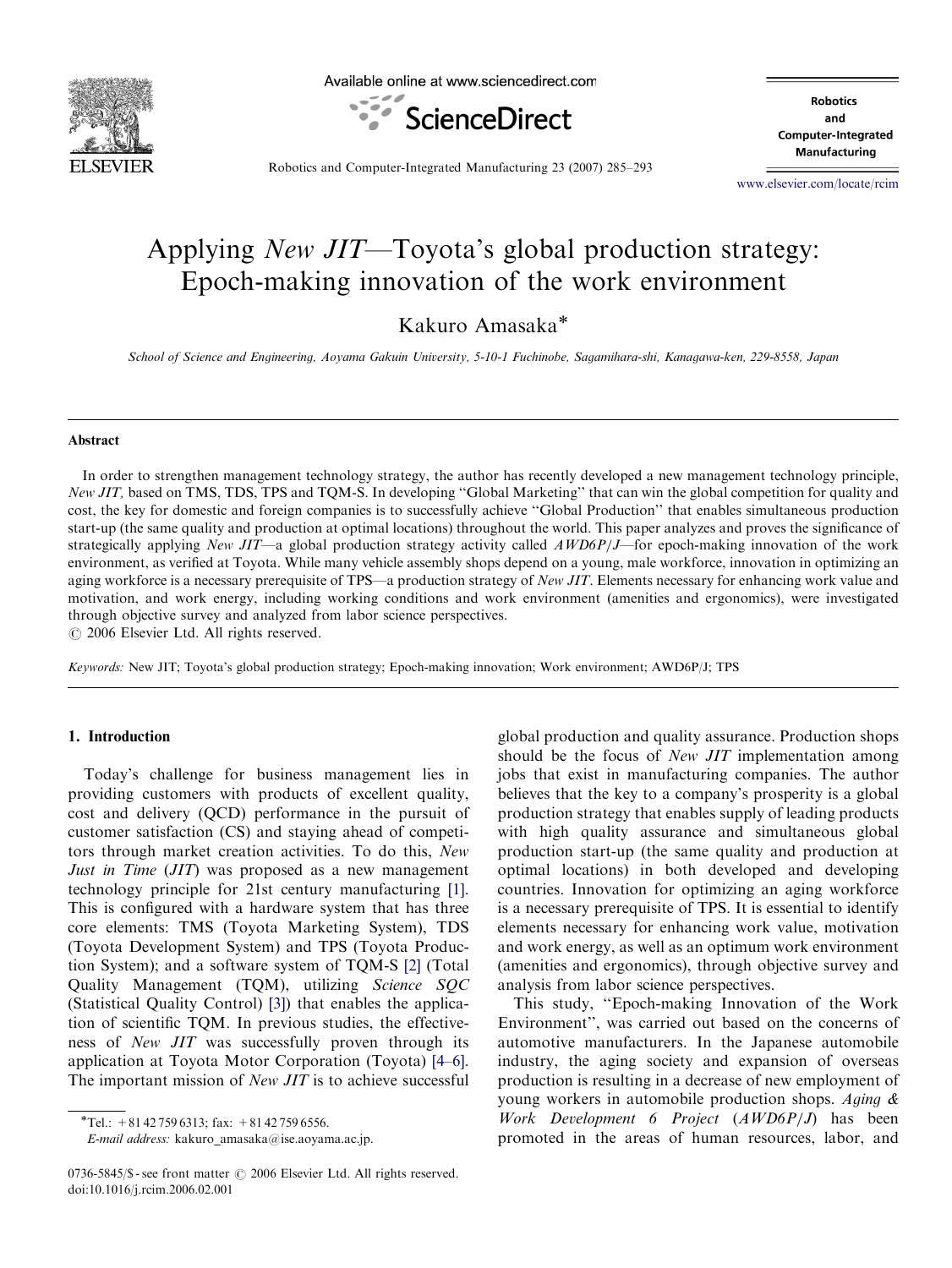

Fig. 1. New JIT, a management technology principle.

workplace environment to innovate the workplace to respond to an increasing number of older and female employees. Under AWD6P/J, the Total Task Management Team was formed mainly by members of the production engineering and plant divisions to promote scientific approaches to (1) motivation, (2) fatigue, (3) physical strength, (4) tools and equipment, (5) temperature conditions, and (6) disease prevention. This study selected final vehicle assembly lines as the model and investigated a production line, employing a comprehensive analysis that incorporated ergonomics, physiology, and psychology. Measures for an aging workplace developed by this activity yielded practical results and are being applied to both domestic and overseas operations to improve productivity.

### 2. Strategic application of next-generation management technology, New JIT

To win the global competition, big enterprises both in Japan and overseas are actively promoting global marketing that aims to achieve the same quality and production at optimal locations (simultaneous start-up) throughout the world. Manufacturing companies, in particular, are required to grasp customer needs and provide products responsibly to the market through global production without falling behind their competitors. Therefore, new strategic management technologies that drive a company to lead the competition have become increasingly essential on a global scale.

## 2.1. Establishment of next-generation management technology, New JIT

The mission of enterprises is to provide customers (consumers) with products that delight them. Fulfilling that mission is the key to the continuation of a corporation. To this end, the author has recently developed the New JIT a new management technology principle [\[1\]](#page--1-0) as shown in Fig. 1 and has shown its validity as a new management technology strategy for 21st century manufacturing.

New JIT is a next generation management technology that innovates the business processes of each division, including sales, development and production. New JIT includes hardware and software systems developed according to new principles to link all activities throughout a company. The hardware system consists of three core elements: TMS, TDS and TPS. Collectively this system is called New JIT, with an excellent reputation worldwide as a lean system. The software system deploys TQM-S [\[2\]](#page--1-0), which is a new principle for quality management, utilizing Science SOC [\[3\]](#page--1-0) from a scientific viewpoint. An organizational way of proceeding with jobs under Japanese style management and strategic development was considered in this TQM-S. It has demonstrated enhanced effectiveness in the respective divisions of engineering design, production and business-sales and others) [\[4–6\].](#page--1-0) In this sense, the whole company consistently deploys total marketing [\[1,2\].](#page--1-0)

#### 2.2. TPS, the key to strategic application of New JIT

Observation of the automotive industry, which is showing an increase in global business expansion, suggests that it is representative of the general condition of various industries throughout the world. For example, while Japanese automotive companies expanded the application of digital engineering innovated manufacturing in their shops, the reduction of Quality Circle (QC) activities and increased overseas production resulted in a decline of technical skills, problem detection and problem solving capabilities in workshops. This ultimately has lowered the workshop's ability to build in quality during each process.